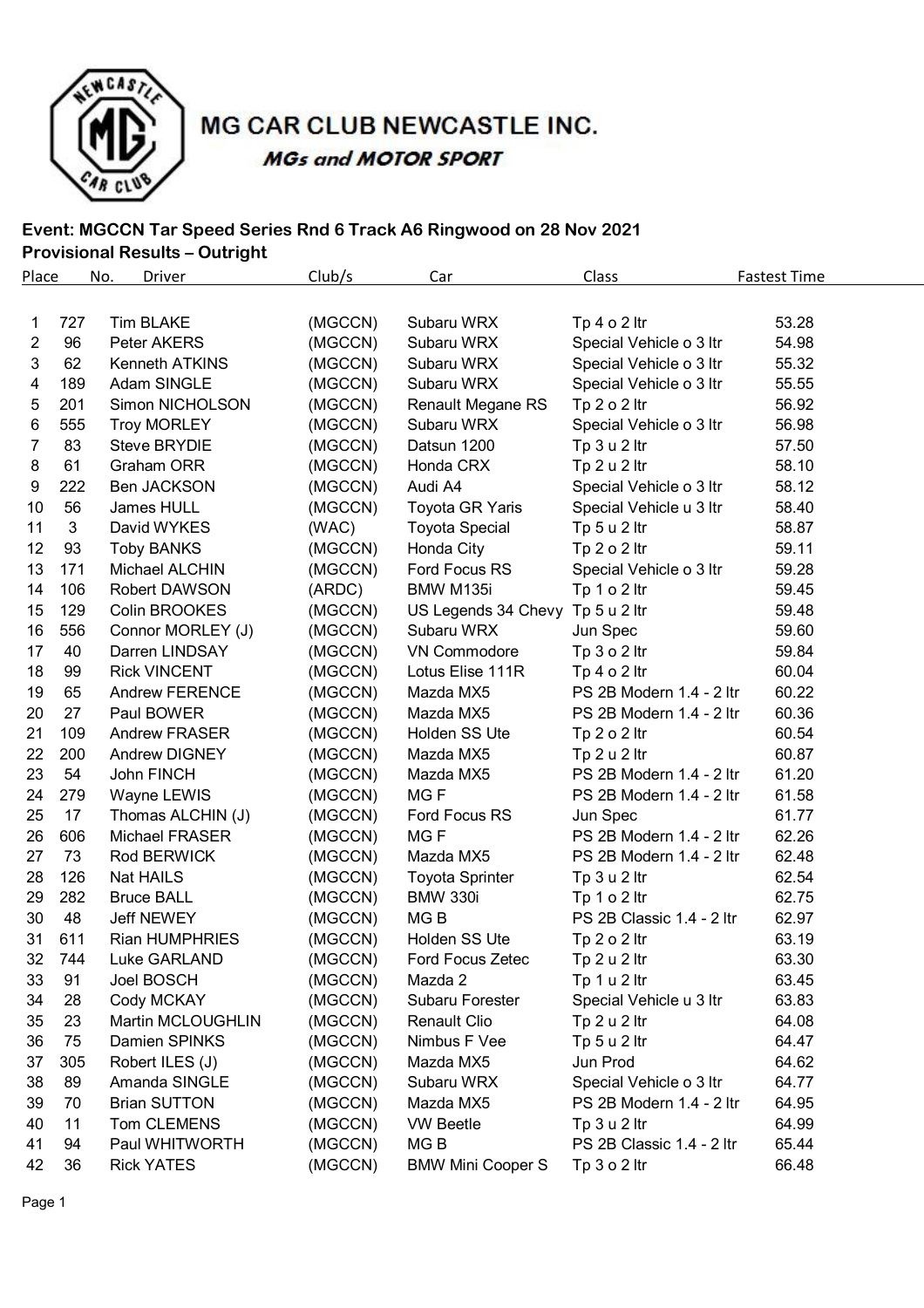

# MG CAR CLUB NEWCASTLE INC. **MGs and MOTOR SPORT**

### **Event: MGCCN Tar Speed Series Rnd 6 Track A6 Ringwood on 28 Nov 2021 Provisional Results – Outright**

| Place           |     | No. | <b>Driver</b>                  | Club/s  | Car             | <b>Class</b>              | <b>Fastest Time</b> |
|-----------------|-----|-----|--------------------------------|---------|-----------------|---------------------------|---------------------|
|                 |     |     |                                |         |                 |                           |                     |
| 43              | 942 |     | Matthew WHITWORTH              | (MGCCN) | MG B            | PS 2B Classic 1.4 - 2 ltr | 66.50               |
| 44              | 991 |     | <b>Brendan JEFFRIES</b>        | (MGCCN) | Mazda 2         | Tp 1 u 2 ltr              | 67.32               |
| 45              | 777 |     | Garry CHRISTOPHERSON           | (MGCCN) | Westfield SE    | Grp 2A/2C u 2 ltr         | 67.57               |
| 46              | 262 |     | Peter BALL                     | (MGCCN) | <b>BMW 330i</b> | Tp $1 o 2$ ltr            | 68.16               |
| 47              | 908 |     | <b>Bruce FRASER</b>            | (MGCCN) | MG B GT         | PS 2B Classic 1.4 - 2 ltr | 70.65               |
| 48              | 290 |     | Barry COLLINS                  | (AHRG)  | Mazda MX5       | PS 2B Modern o 2 ltr      | 73.53               |
| 49              | 170 |     | <b>Ron GALLAGHER</b>           | (MLMSC) | Toyota 86       | Tp $1 u 2$ ltr            | 74.29               |
| 50              | 21  |     | <b>Scott CRAIN</b>             | (ARDC)  | Mazda 323       | Tp 3 u 2 ltr              | 74.61               |
| 51              | 5   |     | <b>Bruce CONDRON</b>           | (MGCCN) | MG B            | PS 2B Classic 1.4 - 2 ltr | 76.97               |
| 52 <sub>2</sub> | 6   |     | Elizabeth HOLROYD              | (MGCCN) | Nissan Pulsar   | Tp $1 o 2$ ltr            | 82.56               |
| 53              | 4   |     | Rosalie COGGER-COLLINS (MGCCN) |         | Toyota Echo     | Tp 1 u 2 ltr              | 85.30               |



**Ringwood Park** 

**Track A6** 

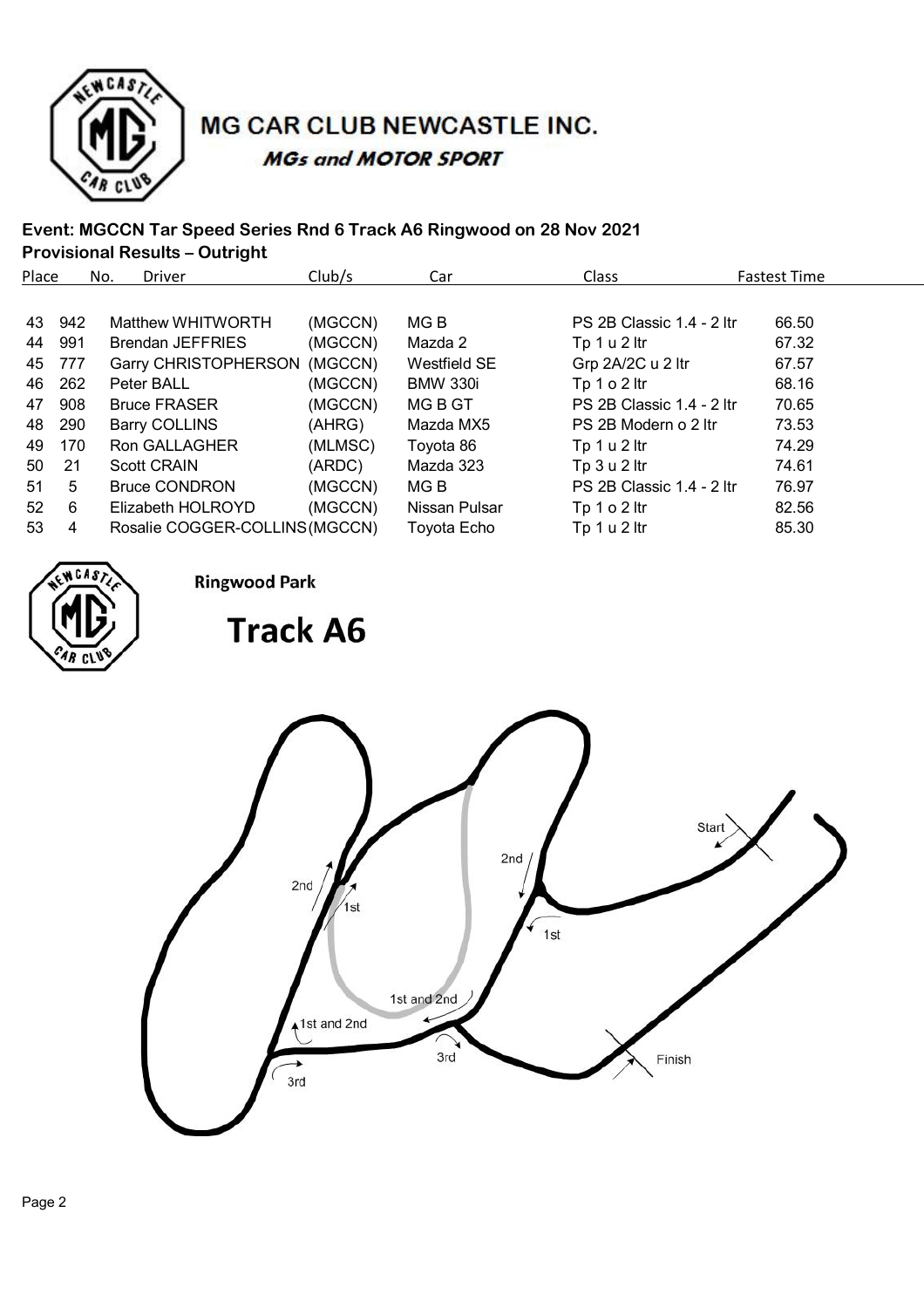| CarNo         |                                                                                                                           | Competitor (Club) |                        |                                                   | Vehicle                                                                              | Fastest<br>Time |              | $Cl$ $O/R$ |
|---------------|---------------------------------------------------------------------------------------------------------------------------|-------------------|------------------------|---------------------------------------------------|--------------------------------------------------------------------------------------|-----------------|--------------|------------|
|               | <b>Class: Type 1 Under 2 Itr</b>                                                                                          |                   |                        |                                                   |                                                                                      |                 |              |            |
|               | 91 Joel BOSCH                                                                                                             |                   | (MGCCN)                |                                                   | Record: 61.06 Holder: Adam HARRIS Honda Integra Nov 2016<br>Mazda 2 1.5 ltr          | 63.45           |              | 1 33       |
| 0.00<br>69.91 | 68.19 65.36 64.14<br>Theoretically $4.76 + 58.69 = 63.45$                                                                 |                   | 0.00 5.17 5.03         | 4.76<br>63.45                                     |                                                                                      |                 |              |            |
|               |                                                                                                                           |                   |                        |                                                   |                                                                                      |                 |              |            |
|               | 0.00 0.00<br>72.87 70.63 67.32 777.77<br>Theoretically $5.02 + 62.13 = 67.15$                                             |                   | 5.19 5.04              | 5.02<br>67.36                                     | 991 Brendan JEFFRIES (MGCCN) Mazda 2 1.6 ltr                                         | 67.32           |              | 2 44       |
|               | 170 Ron GALLAGHER<br>0.00 0.00<br>777.77 74.29 88.18<br>Theoretically $5.92 + 68.37 = 74.29$                              | 5.92              |                        |                                                   | (MLMSC) Toyota 86 2.0 ltr                                                            | 74.29           |              | 3 49       |
|               | 4 Rosalie COGGER-COLLINS<br>0.00 0.00<br>92.34 89.61 89.21 85.30<br>Theoretically $5.25 + 80.05 = 85.30$                  |                   | 5.55 5.25              |                                                   | (MGCCN) Toyota Echo 1.3 ltr                                                          | 85.30           |              | 4 53       |
|               | Class: Type 1 Over 2 Itr                                                                                                  |                   |                        |                                                   |                                                                                      |                 |              |            |
|               |                                                                                                                           |                   |                        | New Record: 59.45 Holder: Robert DAWSON BMW M135i |                                                                                      |                 |              |            |
| 0.00          | 106 Robert DAWSON (ARDC)<br>71.16 67.78 64.14 60.67 59.45<br>Theoretically $4.47 + 54.84 = 59.31$                         |                   | 0.00  4.86  4.47  4.61 |                                                   | Old Record: 59.66 Holder: Jeff SCHMITT BMW 330ci Nov 2016<br>BMW M135i 3.0 ltr turbo | 59.45           |              | 1 14       |
|               | 282 Bruce BALL<br>0.00  0.00  5.31  5.05  5.08<br>71.13 67.75 67.70 63.81<br>Theoretically $5.05 + 57.67 = 62.72$         |                   | (MGCCN)                | 62.75                                             | BMW 330i 3.0 ltr                                                                     | 62.75           |              | 2 29       |
|               | 262 Peter BALL (MGCCN)<br>0.00  0.00  5.72  5.58  5.52<br>73.52 71.66 69.14 68.27<br>Theoretically $5.52 + 62.64 = 68.16$ |                   |                        | 68.16                                             | BMW 330i 3.0 ltr                                                                     | 68.16           |              | 3 46       |
|               | 0.00  0.00  5.81  6.05  6.07<br>95.16 88.09 82.56 83.38<br>Theoretically $5.81 + 76.75 = 82.56$                           |                   |                        | 6 Elizabeth HOLROYD (MGCCN)<br>83.77              | Nissan Pulsar 1.7 Itr turbo                                                          | 82.56           |              | 4 52       |
|               | Class: Type 2 Under 2 Itr                                                                                                 |                   |                        |                                                   |                                                                                      |                 |              |            |
| 0.00          | 0.00 4.88 4.54 4.73                                                                                                       |                   |                        | 61 Graham ORR (MGCCN)                             | Record: 57.33 Holder: Steve WOODS Renault Clio RS200 Nov 2016<br>Honda CRX 1.6 ltr   | 58.10           | $\mathbf{1}$ | 8          |
| 67.73         |                                                                                                                           |                   | 65.92 63.43 58.10      | 60.05                                             |                                                                                      |                 |              |            |

Theoretically  $4.54 + 53.56 = 58.10$ --------------------------------------------------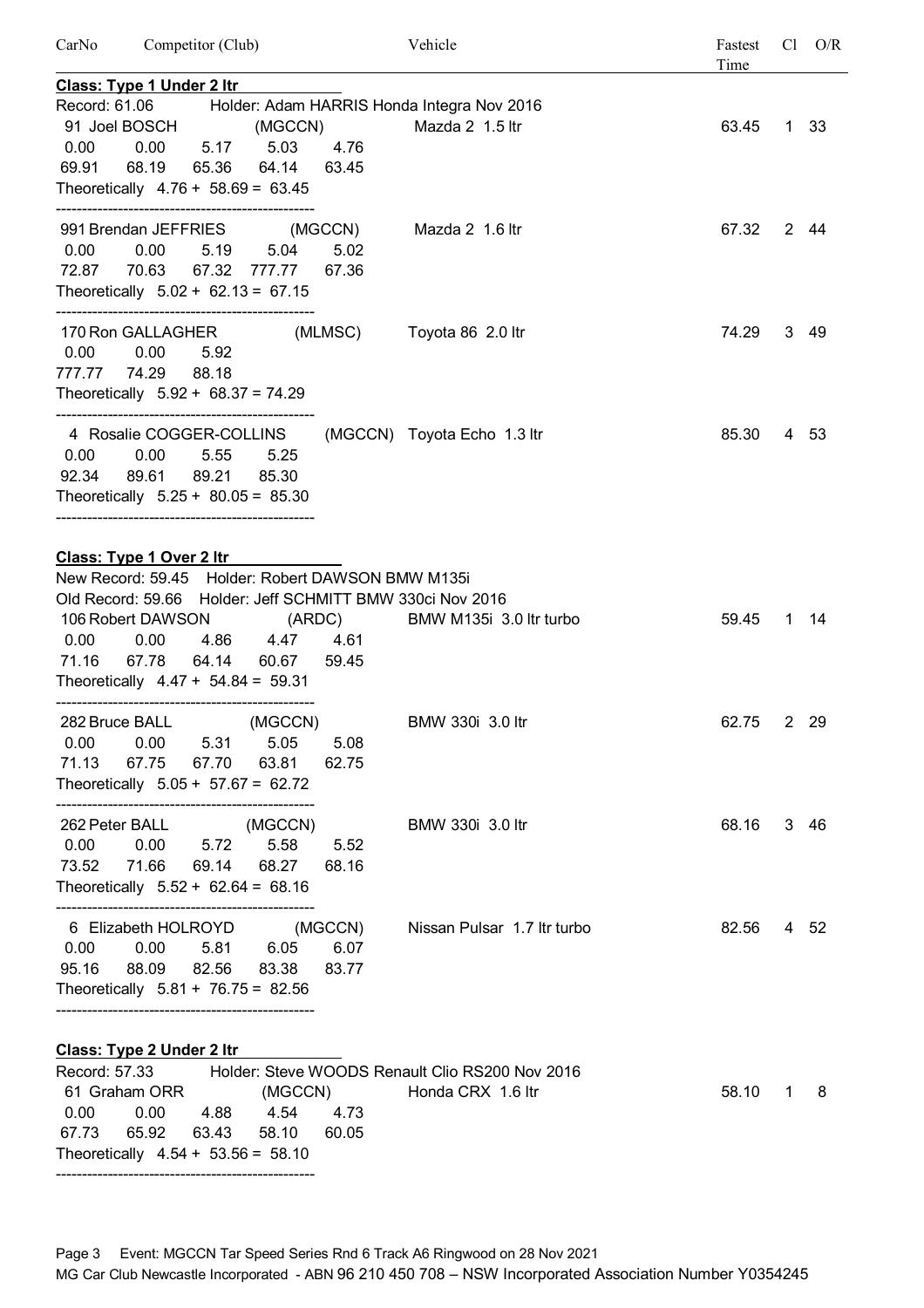| CarNo                                | Competitor (Club)                                                                               |                               |                          | Vehicle                                                                                                                                                          | Fastest<br>Time |   | $Cl$ $O/R$   |
|--------------------------------------|-------------------------------------------------------------------------------------------------|-------------------------------|--------------------------|------------------------------------------------------------------------------------------------------------------------------------------------------------------|-----------------|---|--------------|
| 0.00<br>69.46                        | 200 Andrew DIGNEY<br>0.00<br>5.29<br>66.91<br>66.13<br>Theoretically $4.94 + 55.84 = 60.78$     | (MGCCN)<br>4.94<br>61.55      | 5.03<br>60.87            | Mazda MX5 1.6 ltr                                                                                                                                                | 60.87           |   | 2 2 2        |
| 0.00<br>67.04                        | 0.00<br>4.86<br>63.76<br>65.72<br>Theoretically $4.51 + 58.69 = 63.20$                          | 4.51<br>63.56                 | 4.61<br>63.30            | 744 Luke GARLAND (MGCCN) Ford Focus Zetec 2.0 ltr                                                                                                                | 63.30           |   | 3 32         |
| 0.00<br>66.10                        | 23 Martin MCLOUGHLIN<br>0.00<br>5.17<br>64.08<br>69.11P<br>Theoretically $5.17 + 58.94 = 64.11$ |                               | (MGCCN)                  | Renault Clio 2.0 ltr                                                                                                                                             | 64.08           |   | 4 35         |
|                                      | Class: Type 2 Over 2 Itr                                                                        |                               |                          |                                                                                                                                                                  |                 |   |              |
| 0.00<br>63.09                        | 201 Simon NICHOLSON<br>0.00<br>4.88<br>61.95<br>60.28<br>Theoretically $4.33 + 52.56 = 56.89$   | 4.33<br>57.00                 | (MGCCN)<br>4.36<br>56.92 | New Record: 56.92 Holder: Simon NICHOLSON Renault Megane RS<br>Old Record: 58.03 Holder: Michael WHITEMAN Monaro CV8 Nov 2016<br>Renault Megane RS 2.0 Itr turbo | 56.92           | 1 | 5            |
| 0.00<br>66.72                        | 93 Toby BANKS<br>0.00<br>4.97<br>64.10<br>82.86<br>Theoretically $4.69 + 54.42 = 59.11$         | (MGCCN)<br>4.73<br>60.05      | 4.69<br>59.11            | Honda City 1.3 Itr turbo                                                                                                                                         | 59.11           |   | $2 \quad 12$ |
| 0.00<br>69.81                        | 109 Andrew FRASER<br>5.52<br>5.64<br>67.11<br>63.48<br>Theoretically $4.92 + 55.56 = 60.48$     | 4.92<br>63.09                 | (MGCCN)<br>4.98<br>60.54 | Holden SS Ute 5.7 ltr                                                                                                                                            | 60.54           |   | $3 \quad 21$ |
| 0.00<br>71.56 70.51                  | 611 Rian HUMPHRIES<br>0.00<br>67.56<br>Theoretically $5.12 + 57.96 = 63.08$                     | (MGCCN)<br>5.31 5.12<br>63.82 | 5.23<br>63.19            | Holden SS Ute 5.7 ltr                                                                                                                                            | 63.19           |   | 431          |
|                                      | Class: Type 3 Under 2 Itr                                                                       |                               |                          |                                                                                                                                                                  |                 |   |              |
| 0.00<br>67.89 63.98                  | 83 Steve BRYDIE (MGCCN)<br>0.00<br>5.13<br>61.16<br>Theoretically $4.91 + 52.59 = 57.50$        | 4.31<br>777.77                | 4.91<br>57.50            | Record: 57.33 Holder: Tom CLEMENS VW Beetle Nov 2016<br>Datsun 1200 2.0 ltr                                                                                      | 57.50           |   | $1 \quad 7$  |
| 126 Nat HAILS<br>0.00<br>71.46 68.78 | 0.00<br>4.94<br>66.30<br>Theoretically $4.14 + 58.36 = 62.50$                                   | (MGCCN)<br>4.18 4.14<br>62.54 | 62.73                    | Toyota Sprinter 1.6 ltr                                                                                                                                          | 62.54           |   | 2 28         |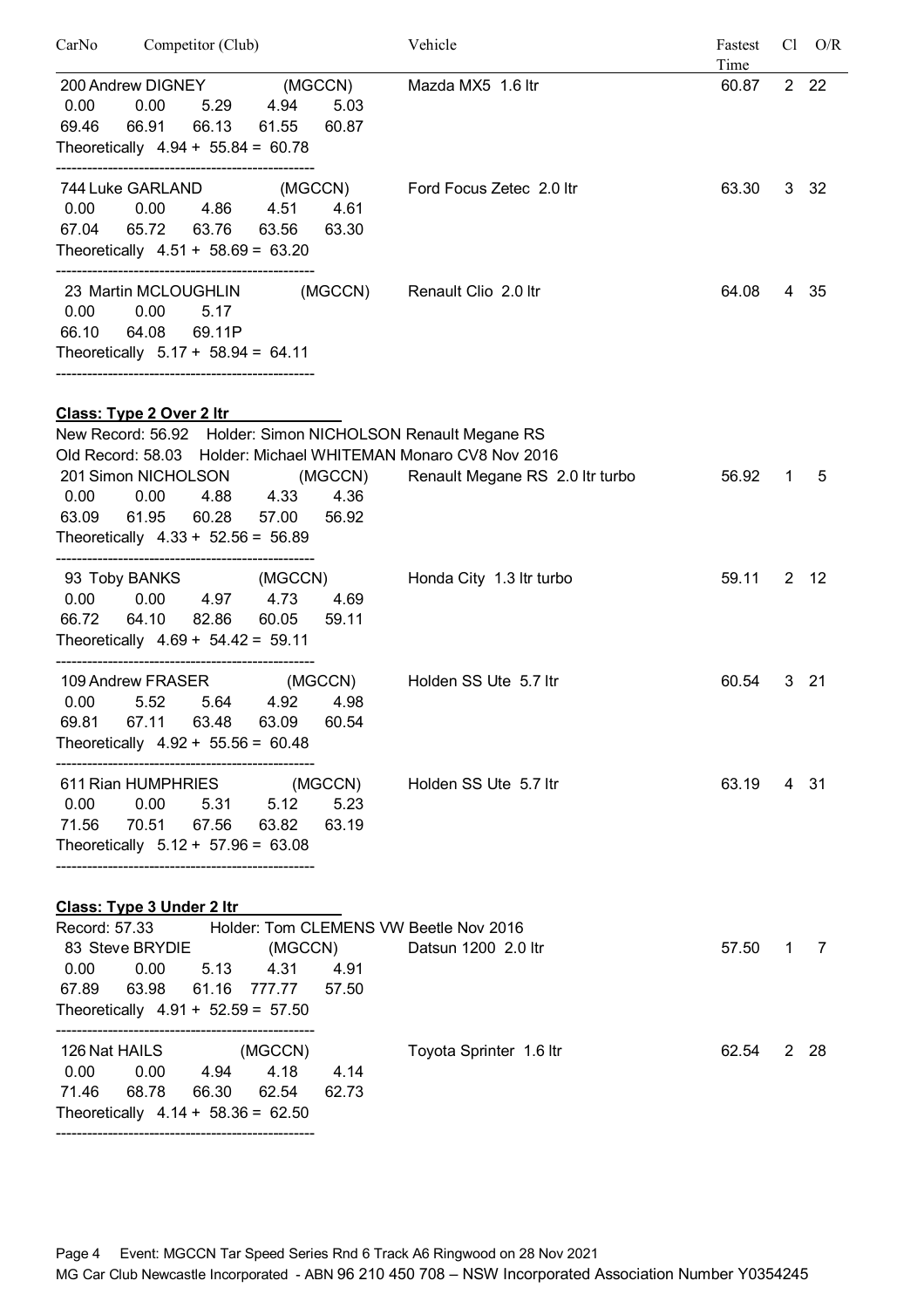| CarNo Competitor (Club)                                                                                                                                                                                       | Vehicle                                              | Fastest<br>Time | $Cl$ $O/R$ |
|---------------------------------------------------------------------------------------------------------------------------------------------------------------------------------------------------------------|------------------------------------------------------|-----------------|------------|
| 11 Tom CLEMENS (MGCCN) VW Beetle 2.0 ltr<br>4.95 4.27<br>0.00<br>0.00<br>72.62<br>69.46<br>67.90<br>64.99<br>Theoretically $4.27 + 60.72 = 64.99$                                                             |                                                      | 64.99           | 3 40       |
| (ARDC)<br>21 Scott CRAIN<br>0.00<br>0.00<br>74.61 777.77                                                                                                                                                      | Mazda 323 1.8 ltr                                    | 74.61           | 4 50       |
| Theoretically $0.00 + 74.61 = 74.61$                                                                                                                                                                          |                                                      |                 |            |
| <u>Class: Type 3 Over 2 Itr</u>                                                                                                                                                                               |                                                      |                 |            |
| Record: 58.26 Holder: Reece ATTWOOD Datsun 1600 Nov 2016<br>40 Darren LINDSAY (MGCCN) VN Commodore 3.8 ltr<br>0.00 0.00<br>5.06 4.31 4.22<br>65.96 66.26 63.64 60.74<br>Theoretically $4.22 + 55.62 = 59.84$  | 59.84                                                | 59.84           | 1 17       |
| 36 Rick YATES (MGCCN)<br>$0.00$ $0.00$ $5.84$ $5.02$<br>69.72 70.73 66.48 75.44 67.10<br>Theoretically $4.92 + 60.64 = 65.56$                                                                                 | BMW Mini Cooper S 1.6 Itr turbo<br>4.92              | 66.48           | 2 42       |
| Class: Type 4 Over 2 Itr                                                                                                                                                                                      |                                                      |                 |            |
| New Record: 53.28 Holder: Tim BLAKE Subaru WRX                                                                                                                                                                |                                                      |                 |            |
| Old Record: 56.40 Holder: Patrick NAVRATIL Nissan Silvia S15 Nov 2016<br>727 Tim BLAKE (MGCCN)<br>0.00  0.00  4.39  3.99  3.86<br>59.25<br>58.48<br>56.67 54.49 53.28<br>Theoretically $3.86 + 49.42 = 53.28$ | Subaru WRX 2.5 Itr turbo                             | 53.28<br>1      | -1         |
| 0.00<br>4.84 4.62<br>0.00<br>777.77<br>66.11<br>63.64 60.04<br>Theoretically $4.62 + 55.42 = 60.04$                                                                                                           | 99 Rick VINCENT (MGCCN) Lotus Elise 111R 1.8 ltr s/c | 60.04           | 2 18       |
| <b>Class: Type 5 Under 2 Itr</b>                                                                                                                                                                              |                                                      |                 |            |
| Record: 53.86 Holder: Grant COOK Minetti Monster Nov 2016<br>3 David WYKES (WAC)<br>0.00  0.00  4.69  4.57  4.61<br>70.11 777.77 60.98 58.87 59.23<br>Theoretically $4.57 + 54.30 = 58.87$                    | Toyota Special 1.3 ltr                               | 58.87           | $1 \t11$   |
| 129 Colin BROOKES (MGCCN)<br>5.50  0.00  4.78  4.22  4.32<br>69.56<br>66.41  69.42P  59.48<br>Theoretically $4.22 + 55.26 = 59.48$                                                                            | US Legends 34 Chevy 1.3 ltr m/c<br>61.30             | 59.48           | 2 15       |
| 75 Damien SPINKS (MGCCN) Nimbus F Vee 1.2 ltr<br>0.00 0.00<br>4.80 4.69<br>75.71 68.03<br>67.22<br>64.47<br>Theoretically $4.69 + 59.78 = 64.47$                                                              |                                                      | 64.47           | 3 36       |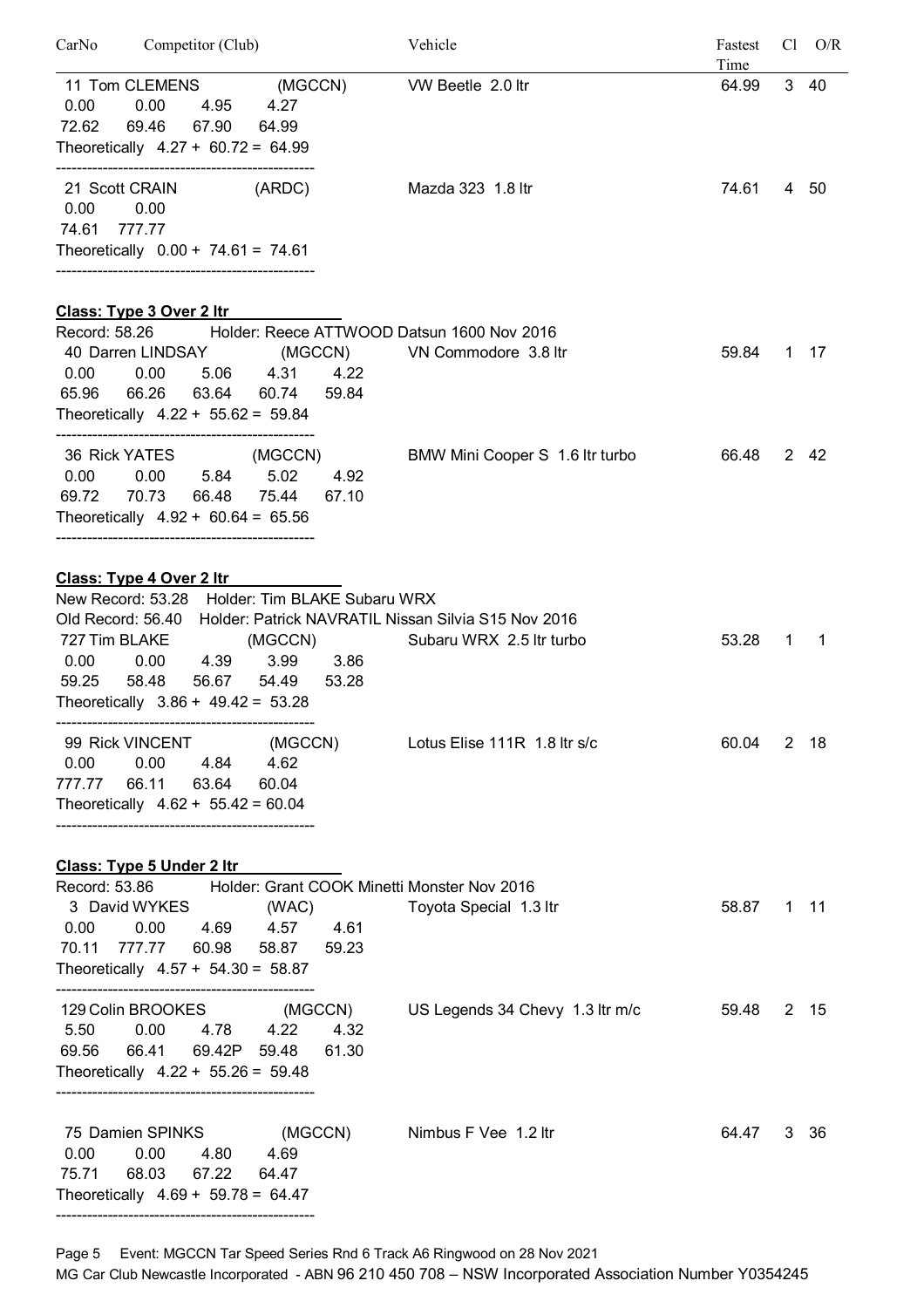| CarNo         | Competitor (Club)                                                                                          |                                                                                 | Vehicle                                                                                               | Fastest<br>Time | $Cl$ $O/R$ |
|---------------|------------------------------------------------------------------------------------------------------------|---------------------------------------------------------------------------------|-------------------------------------------------------------------------------------------------------|-----------------|------------|
| 0.00<br>67.57 | Class: Sports Grp 2A/2C Under 2 Itr<br>Record: 55.32<br>Theoretically $0.00 + 67.57 = 67.57$               |                                                                                 | Holder: Kevin AKERS Carroll Clubman Nov 2016<br>777 Garry CHRISTOPHERSON (MGCCN) Westfield SE 2.0 ltr | 67.57           | 1 45       |
|               | Class: Prod Sports 2B Classic 1.4 - 2 ltr                                                                  |                                                                                 |                                                                                                       |                 |            |
| 0.00<br>74.36 | 48 Jeff NEWEY<br>4.80  4.76  4.69<br>67.10 65.45 65.05 62.97<br>Theoretically $4.56 + 58.41 = 62.97$       | Record: 60.74 Holder: Andy PETERS MG B Nov 2016<br>(MGCCN) MG B 2.0 ltr<br>4.56 |                                                                                                       | 62.97           | 1 30       |
| 0.00          | 5.38 5.58 4.83<br>75.21 71.66 67.42 777.77<br>Theoretically $4.67 + 60.77 = 65.44$                         | 94 Paul WHITWORTH (MGCCN)<br>4.67<br>65.44                                      | MG B 1.9 ltr                                                                                          | 65.44           | 2 41       |
| 0.00          | 942 Matthew WHITWORTH<br>0.00<br>5.25<br>72.84 74.09 67.94<br>Theoretically $5.18 + 61.32 = 66.50$         | 5.18<br>66.50                                                                   | (MGCCN) MG B 1.9 ltr                                                                                  | 66.50           | 3 43       |
| 0.00<br>76.82 | 908 Bruce FRASER (MGCCN)<br>5.63<br>5.53 5.51<br>73.24 71.31 70.65<br>Theoretically $5.51 + 65.14 = 70.65$ |                                                                                 | MG B GT 1.8 ltr                                                                                       | 70.65           | 4 47       |
|               | 5 Bruce CONDRON<br>$0.00$ $5.53$ $5.22$<br>777.77 76.97 777.77<br>Theoretically $5.53 + 71.44 = 76.91$     | (MGCCN)                                                                         | $MGB$ 1.8 ltr                                                                                         | 76.97           | 5 51       |
|               | Class: Prod Sports Modern 1.4 - 2 ltr                                                                      |                                                                                 |                                                                                                       |                 |            |
| 0.00          | 5.14<br>66.41 65.33 61.67 60.22<br>Theoretically $4.87 + 55.14 = 60.01$                                    | 65 Andrew FERENCE (MGCCN)<br>4.92 5.08<br>4.87<br>60.72                         | Record: 54.73 Holder: Darren HODGSON MG F Trophy Nov 2016<br>Mazda MX5 1.8 ltr                        | 60.22           | 1 19       |
| 0.00<br>66.93 | 27 Paul BOWER<br>4.91<br>65.64<br>62.74 60.36<br>Theoretically $4.50 + 54.48 = 58.98$                      | (MGCCN)<br>5.05 4.50<br>4.58<br>64.06P                                          | Mazda MX5 2.0 ltr                                                                                     | 60.36           | 2 20       |
| 0.00<br>71.50 | 54 John FINCH (MGCCN)<br>5.47 5.53<br>68.96<br>65.94 62.62<br>Theoretically $4.77 + 56.43 = 61.20$         | 5.17<br>4.77<br>61.20                                                           | Mazda MX5 2.0 ltr                                                                                     | 61.20           | 3 23       |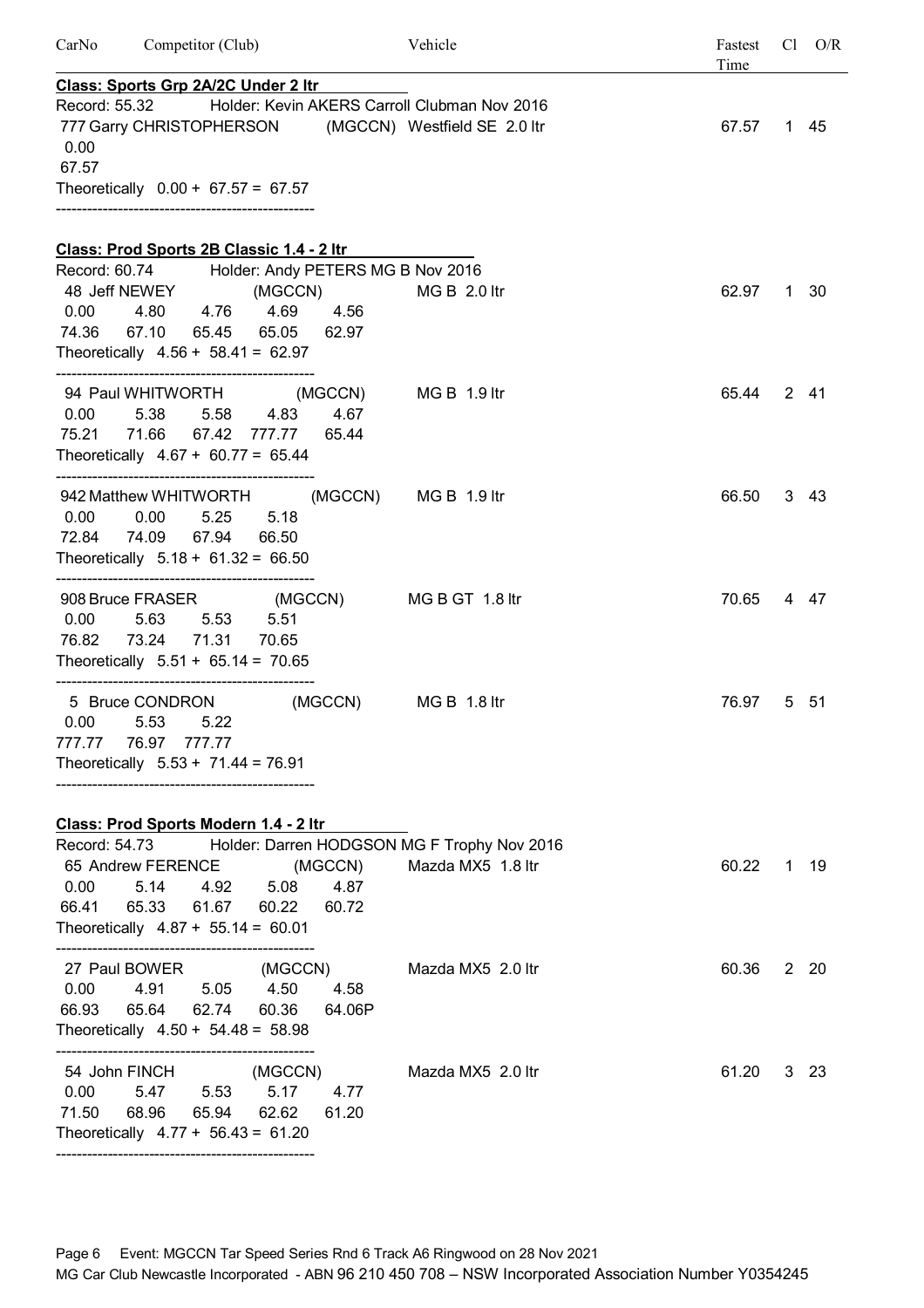| Competitor (Club)<br>CarNo                                                                   | Vehicle                       | Fastest |   | $Cl$ $O/R$   |
|----------------------------------------------------------------------------------------------|-------------------------------|---------|---|--------------|
|                                                                                              |                               | Time    |   | 4 24         |
| 279 Wayne LEWIS (MGCCN)<br>0.00<br>5.86<br>4.14<br>4.34<br>4.97                              | <b>MGF 1.8 ltr</b>            | 61.58   |   |              |
| 67.95<br>66.03<br>71.31<br>62.50<br>61.58                                                    |                               |         |   |              |
| Theoretically $4.14 + 57.24 = 61.38$                                                         |                               |         |   |              |
|                                                                                              |                               |         |   |              |
| 606 Michael FRASER (MGCCN)                                                                   | MG F $\,$ 1.8 ltr             | 62.26   |   | 5 26         |
| 0.00<br>5.02<br>4.78 4.71<br>4.87                                                            |                               |         |   |              |
| 70.68 67.02<br>64.19<br>63.53<br>62.26                                                       |                               |         |   |              |
| Theoretically $4.71 + 57.39 = 62.10$                                                         |                               |         |   |              |
|                                                                                              |                               |         |   |              |
| 73 Rod BERWICK (MGCCN)                                                                       | Mazda MX5 2.0 ltr             | 62.48   |   | 6 27         |
| 0.00<br>0.00                                                                                 |                               |         |   |              |
| 66.85<br>62.48                                                                               |                               |         |   |              |
| Theoretically $0.00 + 62.48 = 62.48$                                                         |                               |         |   |              |
| 70 Brian SUTTON (MGCCN)                                                                      | Mazda MX5 2.0 ltr             | 64.95   |   | 7 39         |
| 0.00<br>5.53 5.11<br>5.37<br>4.61                                                            |                               |         |   |              |
| 777.77 72.22 68.67 66.98<br>64.95                                                            |                               |         |   |              |
| Theoretically $4.61 + 60.34 = 64.95$                                                         |                               |         |   |              |
|                                                                                              |                               |         |   |              |
| <b>Class: Prod Sports 2B Modern Over 2 Itr</b>                                               |                               |         |   |              |
| New Record: 73.53                                                                            |                               |         |   |              |
| 290 Barry COLLINS (AHRG)                                                                     | Mazda MX5 1.8 Itr turbo       | 73.53   |   | 1 48         |
| 0.00<br>5.64                                                                                 |                               |         |   |              |
| 777.77<br>73.53                                                                              |                               |         |   |              |
| Theoretically $5.64 + 67.89 = 73.53$                                                         |                               |         |   |              |
|                                                                                              |                               |         |   |              |
|                                                                                              |                               |         |   |              |
| <b>Class: Special Vehicle Under 3 Itr</b>                                                    |                               |         |   |              |
| New Record: 58.40 Holder: James HULL Toyota GR Yaris                                         |                               |         |   |              |
| Old Record: 62.11 Holder: John TARRANT Subaru 2.5 RS Nov 2016                                |                               |         |   |              |
| 56 James HULL<br>(MGCCN)                                                                     | Toyota GR Yaris 1.7 Itr turbo | 58.40   |   | $1 \quad 10$ |
| 0.00<br>$0.00$ 4.22<br>4.11<br>4.08                                                          |                               |         |   |              |
| 68.20  69.97P  63.15  64.11P  58.40                                                          |                               |         |   |              |
| Theoretically $4.08 + 54.32 = 58.40$                                                         |                               |         |   |              |
| 28 Cody MCKAY (MGCCN)                                                                        | Subaru Forester 2.5 ltr       | 63.83   |   | 2 34         |
| 0.00  0.00  4.45  4.30  4.37                                                                 |                               |         |   |              |
| 68.47 70.86 67.17 63.83 69.76P                                                               |                               |         |   |              |
| Theoretically $4.30 + 59.53 = 63.83$                                                         |                               |         |   |              |
|                                                                                              |                               |         |   |              |
|                                                                                              |                               |         |   |              |
| <b>Class: Special Vehicle Over 3 Itr</b><br>New Record: 54.98 Holder: Peter AKERS Subaru WRX |                               |         |   |              |
| Old Record: 55.56 Holder: Joel BUCKLAND Nissan 200SX Nov 2016                                |                               |         |   |              |
| 96 Peter AKERS (MGCCN)                                                                       | Subaru WRX 2.5 ltr turbo      | 54.98   |   | $1 \quad 2$  |
| 0.00  0.00  4.03  3.94<br>3.98                                                               |                               |         |   |              |
| 60.96  57.59  59.39  54.98  777.77                                                           |                               |         |   |              |
| Theoretically $3.94 + 51.04 = 54.98$                                                         |                               |         |   |              |
|                                                                                              |                               |         |   |              |
| 62 Kenneth ATKINS (MGCCN) Subaru WRX 2.0 ltr turbo                                           |                               | 55.32   | 2 | 3            |
| 0.00  0.00  3.89  3.90  3.84                                                                 |                               |         |   |              |
| 59.19   59.01   56.77   55.32   55.39                                                        |                               |         |   |              |
| Theoretically $3.84 + 51.42 = 55.26$                                                         |                               |         |   |              |
|                                                                                              |                               |         |   |              |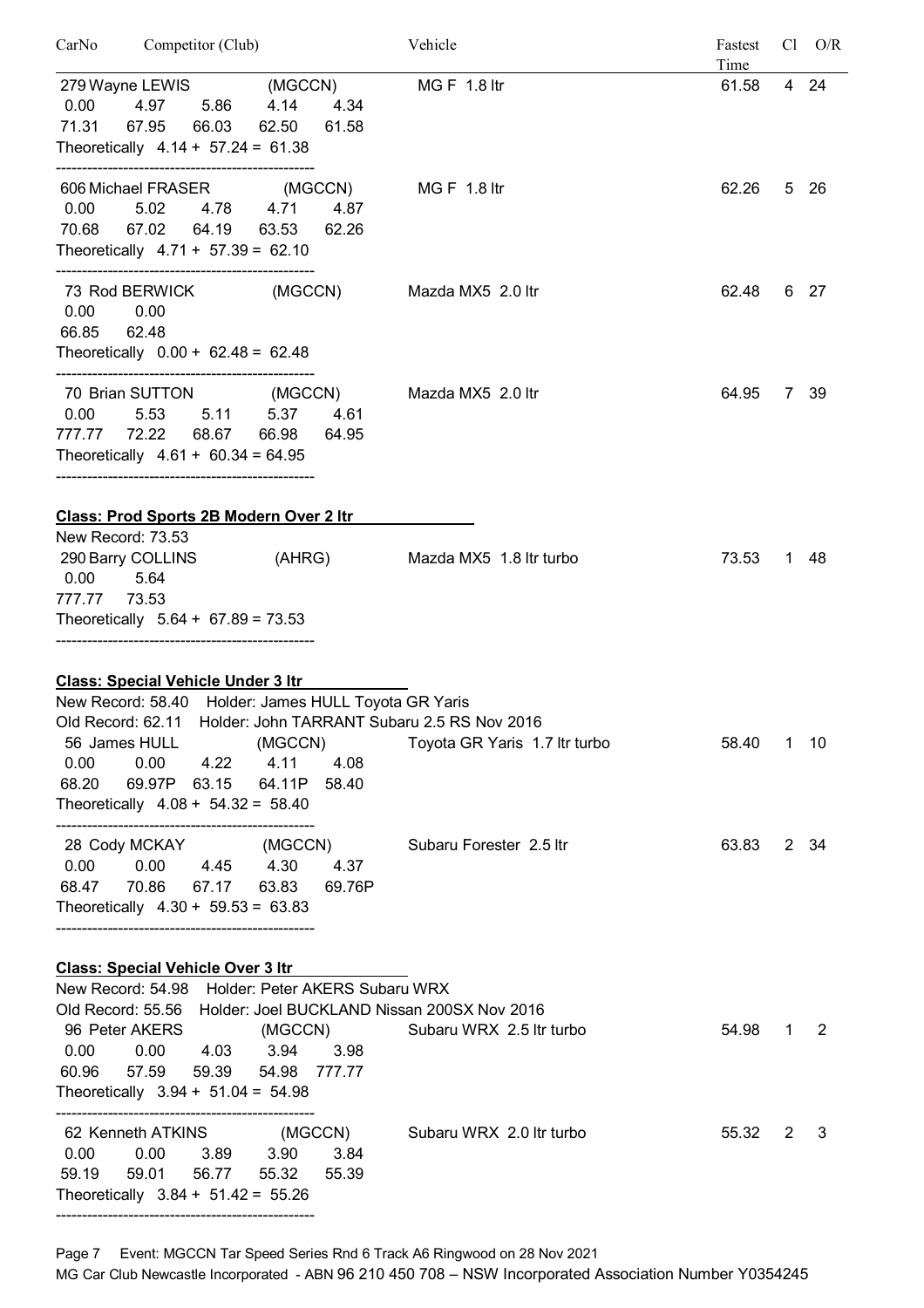| Competitor (Club)<br>CarNo                                                                                                                                                                                                                                                                                                             |                                   | Vehicle                     | Fastest<br>Time | Cl          | O/R  |
|----------------------------------------------------------------------------------------------------------------------------------------------------------------------------------------------------------------------------------------------------------------------------------------------------------------------------------------|-----------------------------------|-----------------------------|-----------------|-------------|------|
| 189 Adam SINGLE (MGCCN)<br>4.35<br>0.00<br>4.15<br>3.81<br>63.15<br>61.00<br>59.34<br>Theoretically $3.80 + 51.35 = 55.55$                                                                                                                                                                                                             | 3.80<br>55.55<br>56.36            | Subaru WRX 2.5 Itr turbo    | 55.55           | 3           | 4    |
| 555 Troy MORLEY<br>0.00<br>0.00<br>3.76<br>3.72<br>64.94<br>63.18<br>60.26<br>Theoretically $3.68 + 53.30 = 56.98$                                                                                                                                                                                                                     | (MGCCN)<br>3.68<br>58.53<br>56.98 | Subaru WRX 2.0 Itr turbo    | 56.98           | 4           | 6    |
| 222 Ben JACKSON (MGCCN)<br>0.00<br>0.00<br>4.55<br>4.01<br>63.36 63.78 777.77<br>Theoretically $4.01 + 54.08 = 58.09$                                                                                                                                                                                                                  | 4.04<br>59.73<br>58.12            | Audi A4 1.8 ltr turbo       | 58.12           | 5           | 9    |
| 171 Michael ALCHIN (MGCCN)<br>0.00<br>4.28<br>4.22 4.10<br>63.24<br>64.88<br>60.49<br>Theoretically $4.05 + 55.23 = 59.28$                                                                                                                                                                                                             | 4.05<br>60.82<br>59.28            | Ford Focus RS 2.3 Itr turbo | 59.28           |             | 6 13 |
| 89 Amanda SINGLE<br>0.00<br>0.00<br>4.72<br>67.13<br>64.77<br>69.97<br>777.77<br>Theoretically $4.38 + 60.05 = 64.43$                                                                                                                                                                                                                  | (MGCCN)<br>4.32<br>4.38<br>65.77  | Subaru WRX 2.5 Itr turbo    | 64.77           | $7^{\circ}$ | -38  |
| <b>Class: Junior in Production Vehicle</b><br>New Record: 64.62 Holder: Robert ILES (J) Mazda MX5<br>Old Record: 64.87 Holder: Christian THOMPSON (J) Nissan Pulsar Nov 2016<br>305 Robert ILES (J)<br>0.00<br>0.00<br>5.69<br>4.88<br>777.77 68.69 68.61 65.82 64.62<br>Theoretically $4.59 + 60.03 = 64.62$                          | (MGCCN)<br>4.59                   | Mazda MX5 1.9 ltr           | 64.62           | 1           | -37  |
| <b>Class: Junior in Special Vehicle</b><br>New Record: 59.60 Holder: Connor MORLEY (J) Subaru WRX<br>Old Record: 61.94 Holder: Christian THOMPSON (J) JB Clubman Oct 2020<br>556 Connor MORLEY (J) (MGCCN) Subaru WRX 2.0 ltr turbo<br>0.00<br>0.00<br>3.94 3.79<br>61.96 59.60<br>63.73 63.75<br>Theoretically $3.79 + 55.81 = 59.60$ | 3.83<br>59.86                     |                             | 59.60           |             | 1 16 |
| 17 Thomas ALCHIN (J) (MGCCN) Ford Focus RS 2.3 ltr turbo<br>$0.00$ $0.00$ $4.39$ $4.55$<br>68.54 777.77 63.39 61.77 61.89<br>Theoretically $4.39 + 57.19 = 61.58$                                                                                                                                                                      | 4.70                              |                             | 61.77           |             | 2 25 |

A time of 777.77 indicates a Wrong Direction run

A time of 999.99 indicates a Did Not Finish run

A time with a p adjacent eg 74.44P indicates a 5 second penalty for dislodging a course marker

#### **Trophy Winners**

Page 8 Event: MGCCN Tar Speed Series Rnd 6 Track A6 Ringwood on 28 Nov 2021 MG Car Club Newcastle Incorporated - ABN 96 210 450 708 – NSW Incorporated Association Number Y0354245